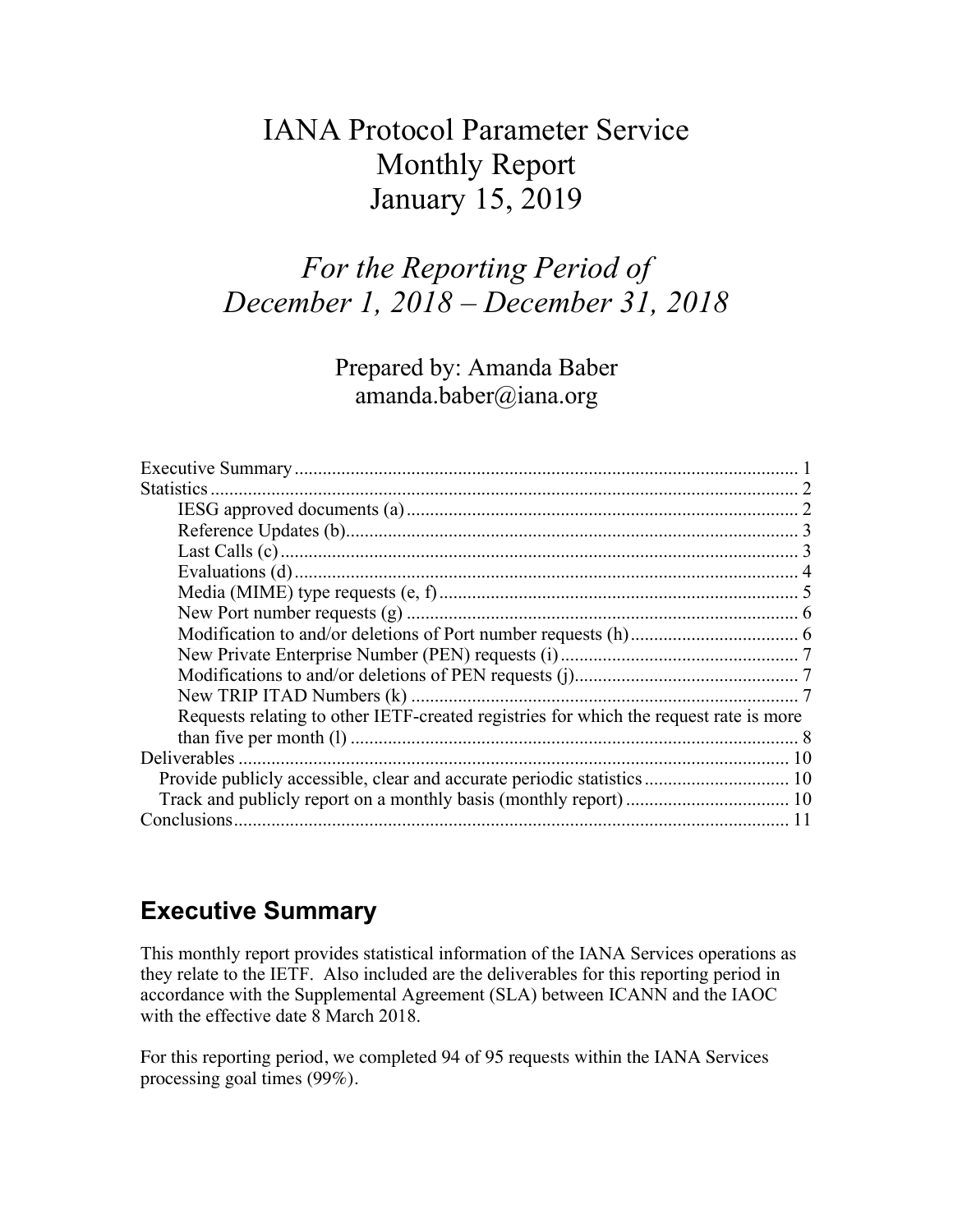# **Statistics**

As outlined in the IETF–IANA SLA, ICANN is tasked with collecting and reporting on IETF-related statistics. ICANN has sub-contracted with its affiliate Public Technical Identifiers (PTI) to perform the IANA Services on its behalf and consistent with the SLA.

Below you will find the list of statistics as requested by the SLA, a description of what queue's statistics are being provided to fulfill that deliverable and an analysis of the data for each queue. The actual charts representing the data can be found at http://www.iana.org/reporting-and-stats/index.html.

This month's statistics were generated through running scripts against a ticketing system log database. The charts were generated using java program using Jfreechart library.

The following types of charts have been defined for each queue for the reporting year 2018:

- Month to month comparison histogram of requests created/closed/open
- Month to month comparison histogram of age groups of closed tickets
- This month's absolute age of closed requests
- Month to month comparison histogram of age groups of open tickets
- This month's absolute age and current state of open requests
- Month to month comparison of mean, median and standard deviation for processing times of closed tickets
- Histogram for cumulative IETF requests for created/closed/resolved at the end of the reporting period and the year to date

## **IESG approved documents (a)**

*Requests in the "drafts-approval" queue begin at the time the IANA Services Operator receives a notification of an approval or intent to publish a document and end when the RFC-Editor has acknowledged receipt of the notification of completed actions by the IANA Services Operator.*

| <b>QUEUE: DRAFTS-APPROVAL</b>                |           |
|----------------------------------------------|-----------|
| Total closed tickets                         | 19        |
| Tickets with no IANA Registry Actions        |           |
| IANA Services processing time goals met (14) | 19/19     |
| days or less)                                | $(100\%)$ |
| Highest total processing days                |           |
| Highest total IANA Processing days           |           |
| Total open tickets                           |           |
| Highest total processing days to date        | 12        |
| Highest total IANA Processing days to date   |           |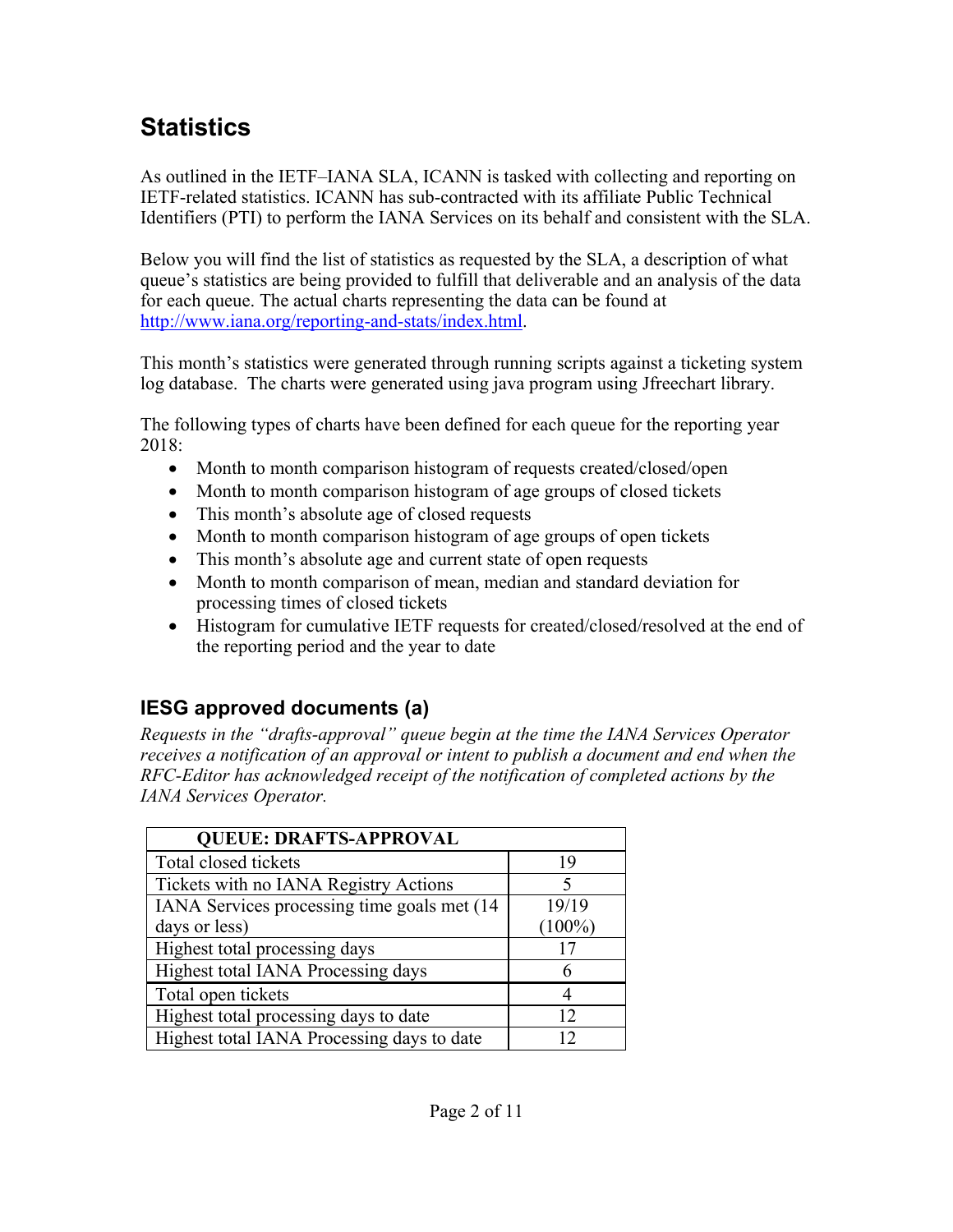Tickets that required more IANA Processing time than the SLA prescribes (14 IANA Processing days or less) or that required more than 60 days of total processing time are described below.

|               | <b>TICKET DETAIL</b> |                                   |             |
|---------------|----------------------|-----------------------------------|-------------|
| <b>Status</b> | <b>Total Days</b>    | <b>IANA</b><br>Processing<br>Davs | Description |
| n/a           | n/a                  | n/a                               | n/a         |

## **Reference Updates (b)**

*The requests in the "drafts-update-refs" queue begin at the time the RFC-Editor notifies IANA Services Operator of the RFC number assigned to a document that includes actions in the IANA Considerations section and ends when all references to the document are updated in the Protocol Parameter registries.*

| <b>QUEUE: DRAFTS-UPDATE-REFS</b>           |           |
|--------------------------------------------|-----------|
| Total closed tickets                       |           |
| IANA Services processing goals met (7 days | 8/8       |
| or less)                                   | $(100\%)$ |
| Highest total processing days              |           |
| Highest total IANA Processing days         |           |
| Total open tickets                         |           |
| Highest total processing days to date      | n/a       |
| Highest total IANA Processing days to date | n/a       |

Tickets that required more IANA Processing time than the SLA prescribes (7 IANA Processing days or less) or that required more than 60 days of total processing time are described below.

|               |                   | <b>TICKET DETAIL</b>              |             |
|---------------|-------------------|-----------------------------------|-------------|
| <b>Status</b> | <b>Total Days</b> | <b>IANA</b><br>Processing<br>Davs | Description |
| n/a           | n/a               | n/a                               | n/a         |

## **Last Calls (c)**

*Requests begin at the time the IANA Services Operator receives a notification of Last Call from the IESG and ends with the IANA Services Operator submitting official comments to the IESG. Each request in the statistics represents a separate/individual Last Call, even if the Last Call is being repeated.*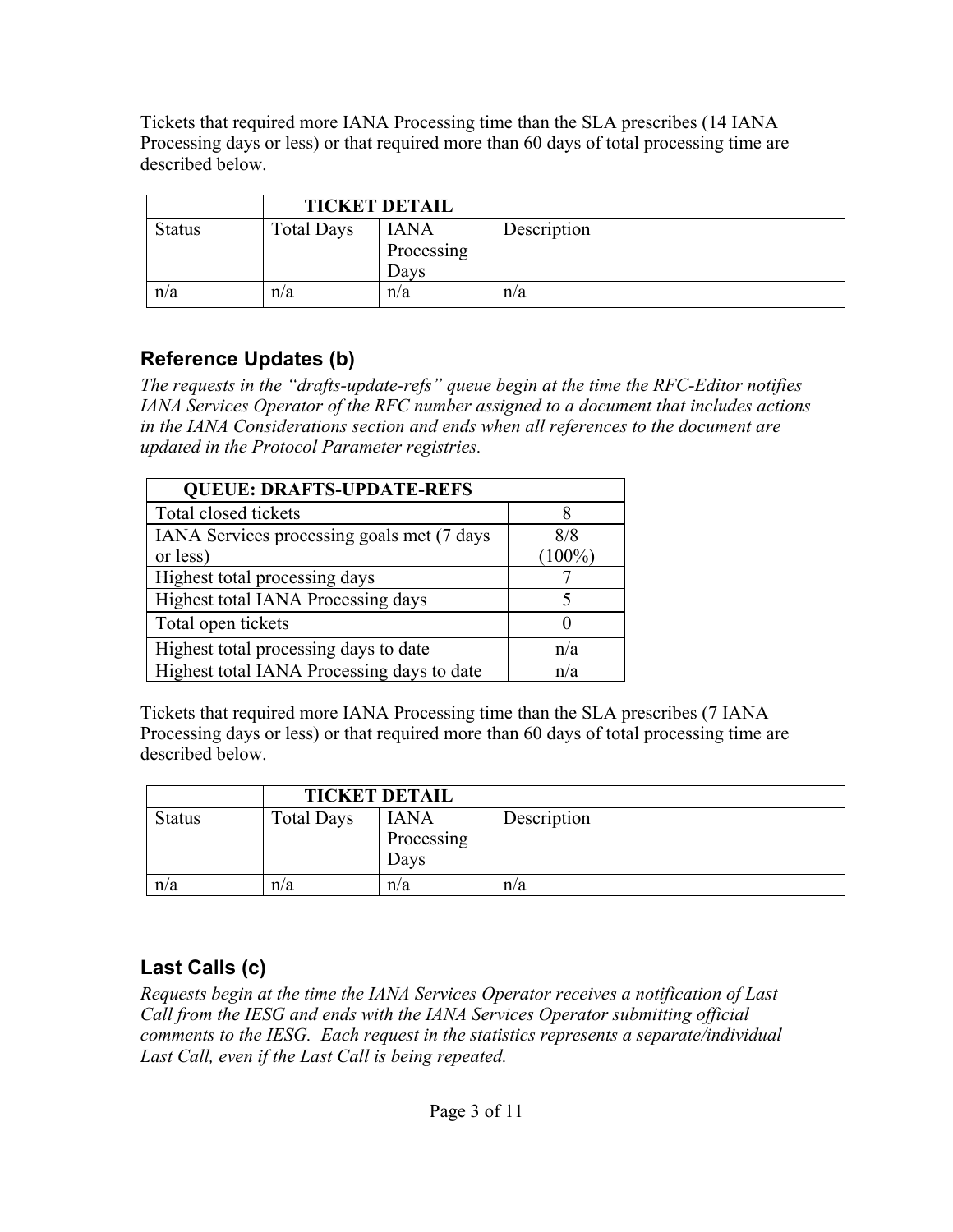| <b>QUEUE: DRAFTS-LASTCALL</b>           |           |  |
|-----------------------------------------|-----------|--|
| Total closed tickets                    |           |  |
| IANA Services processing goals met (see | 21/21     |  |
| breakdown)                              | $(100\%)$ |  |
| Total open tickets                      |           |  |

| <b>Last Call Time Frame</b> | <b>Total Requests</b> | Completed within time<br>goals |
|-----------------------------|-----------------------|--------------------------------|
| 2 weeks                     |                       |                                |
| 4 weeks                     |                       |                                |

\*\* Three tickets appeared to exceed their due dates by one day, but they were all submitted on the last day of Last Call.

Tickets that required more IANA Processing time than the SLA prescribes or that required more than 60 days of total processing time are described below.

|               |                   | <b>TICKET DETAIL</b>              |             |
|---------------|-------------------|-----------------------------------|-------------|
| <b>Status</b> | <b>Total Days</b> | <b>IANA</b><br>Processing<br>Davs | Description |
| n/a           | n/a               | n/a                               | n/a         |

## **Evaluations (d)**

*Requests begin at the time the IANA Services Operator receives a notification of Evaluation from the IESG and ends with the IANA Services Operator submitting official comments to the IESG. Each request in the statistics represents a separate/individual Evaluation, even if the Evaluation is being repeated.*

| <b>QUEUE: DRAFTS-EVALUATION</b>                   |           |  |
|---------------------------------------------------|-----------|--|
| Total closed tickets                              | 26        |  |
| <b>IANA</b> Services processing goals met (before | 26/26     |  |
| the telechat)                                     | $(100\%)$ |  |
| Total open tickets                                |           |  |

\*\* For requests triggered by Conflict Reviews, the IANA Services Operator understands the due date to be the day before the telechat during which the document is to be discussed, provided the telechat will take place at least one week from the day the request is received.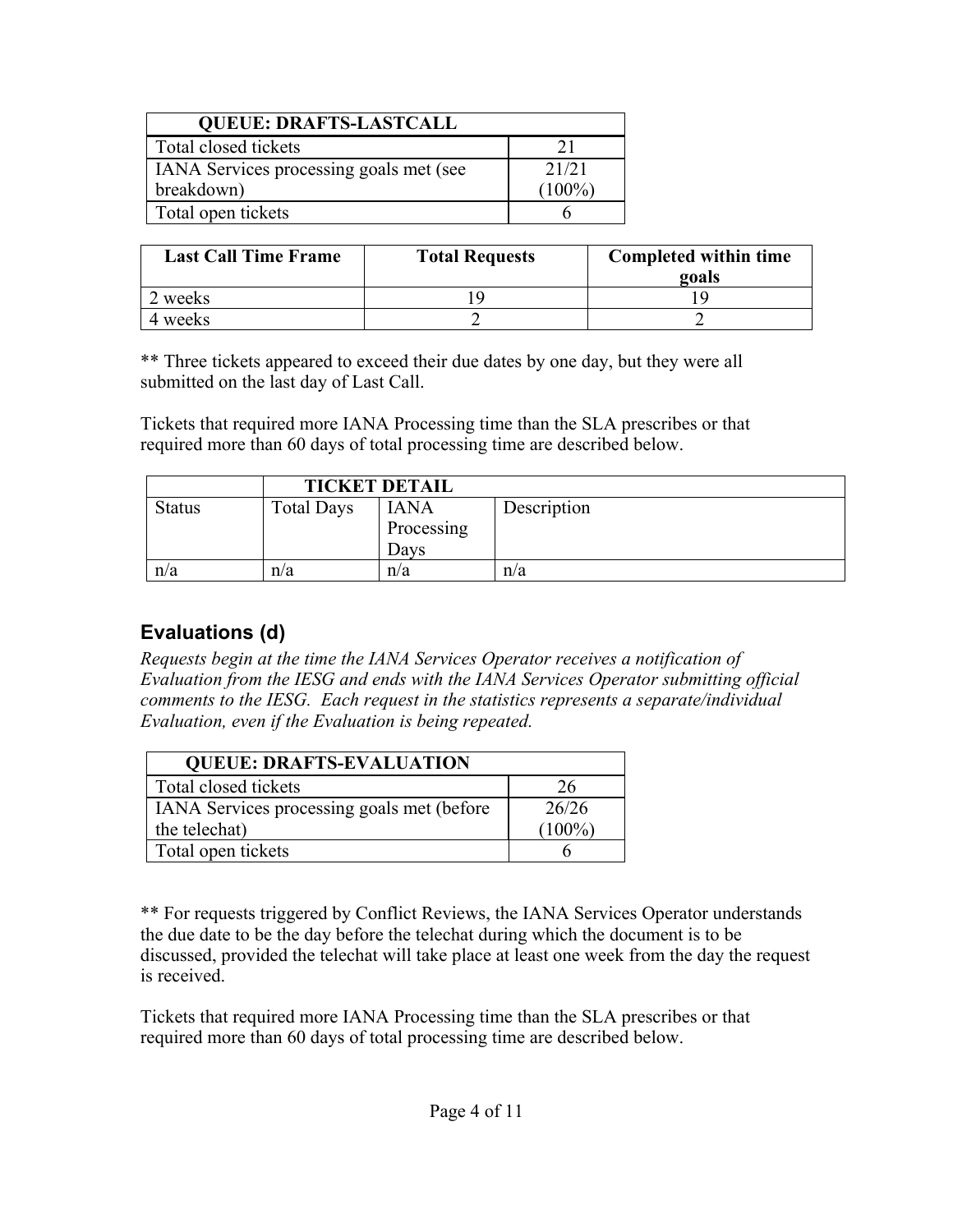|               | <b>TICKET DETAIL</b> |                                   |             |
|---------------|----------------------|-----------------------------------|-------------|
| <b>Status</b> | <b>Total Days</b>    | <b>IANA</b><br>Processing<br>Days | Description |
| n/a           | n/a                  | n/a                               | n/a         |

#### **Media (MIME) type requests (e, f)**

*The IANA Services Operator receives requests for registration of new Media types. Also received, but rarely, are modification and deletion requests for Media types. All of these are processed in the "iana-mime" queue. These requests begin with the receipt of an application for (or modification/deletion of a Media type and end with the request being resolved with a successful registration, removal or modification. In some cases, the requests are closed due to withdrawal of the request by the requester or via administrative closure, typically due to lack of response from the requester. We understand that MIME Media types are currently referred to as "Media Types." The queue "iana-mime," however, was named prior to this change.*

| <b>QUEUE: IANA-MIME</b>                      |               |
|----------------------------------------------|---------------|
| Total closed tickets                         |               |
| IANA Services processing goals met (14 days) | 4/4           |
| or less)                                     | $(100\%)$     |
| Highest total processing days                | 169           |
| Highest total IANA Processing days           | ζ             |
| Average Expert days                          | 60            |
| Total open tickets                           | $\mathcal{P}$ |
| Highest total processing days to date        | 43            |
| Highest total IANA Processing days to date   |               |

|               | <b>TICKET DETAIL</b> |             |                                      |
|---------------|----------------------|-------------|--------------------------------------|
| <b>Status</b> | <b>Total Days</b>    | <b>IANA</b> | Description                          |
|               |                      | Processing  |                                      |
|               |                      | Days        |                                      |
| <b>CLOSED</b> | 169                  | 3           | Delay on the part of both expert and |
|               |                      |             | requester.                           |
| <b>CLOSED</b> | 162                  |             | Delay on the part of both expert and |
|               |                      |             | requester.                           |
| CLOSED        | 86                   |             | Delay on expert's part.              |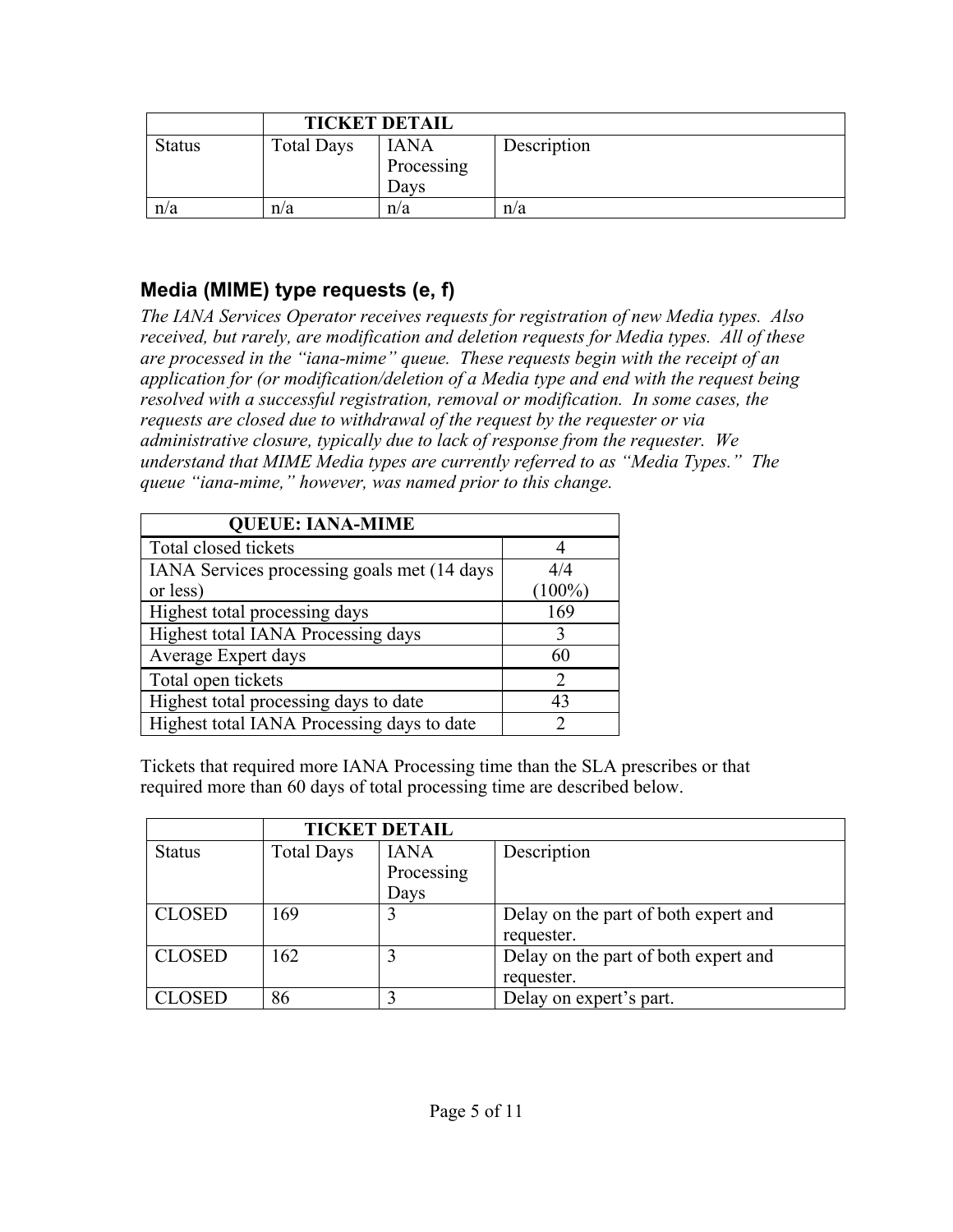#### **New Port number requests (g)**

*The IANA Services Operator receives requests for assignment of new user port numbers. These requests are processed in the "iana-ports" queue. Port requests begin with the receipt of an application for a user port number and end with the request being resolved with a successful registration, withdrawn by the requester, or administratively closed.*

| <b>QUEUE: IANA-PORTS</b>                                 |              |
|----------------------------------------------------------|--------------|
| Total closed tickets                                     |              |
| IANA Services processing goals met (14 days)<br>or less) | $1/1(100\%)$ |
|                                                          |              |
| Highest total processing days                            | 43           |
| Highest total IANA Processing days                       |              |
| Average total days                                       | 43           |
| Average Expert days                                      |              |
| Total open tickets                                       | 3            |
| Highest total processing days to date                    | 78           |
| Highest total IANA Processing days to date               |              |

Tickets that required more IANA Processing time than the SLA prescribes or that required more than 60 days of total processing time are described below.

|               | <b>TICKET DETAIL</b> |             |                                       |
|---------------|----------------------|-------------|---------------------------------------|
| <b>Status</b> | <b>Total Days</b>    | <b>IANA</b> | Description                           |
|               |                      | Processing  |                                       |
|               |                      | Davs        |                                       |
| <b>OPEN</b>   | 78                   | ∠           | Delay on the part of both experts and |
|               |                      |             | requester.                            |

#### **Modification to and/or deletions of Port number requests (h)**

*The IANA Services Operator receives requests for modification of existing port numbers. Also received, but are rare, are deletion requests. Both of these are processed in the "port-modifications" queue. These requests begin with the receipt of a modification (or deletion) request and end with the request being resolved with a successful modification (or removal) or closed due to withdrawal or administrative closure.*

| <b>QUEUE: PORT-MODIFICATION</b>                     |             |  |  |
|-----------------------------------------------------|-------------|--|--|
| Total closed tickets                                |             |  |  |
| <b>IANA</b> Services processing goals met (14 days) | $1/2$ (50%) |  |  |
| or less)                                            |             |  |  |
| Highest total processing days                       |             |  |  |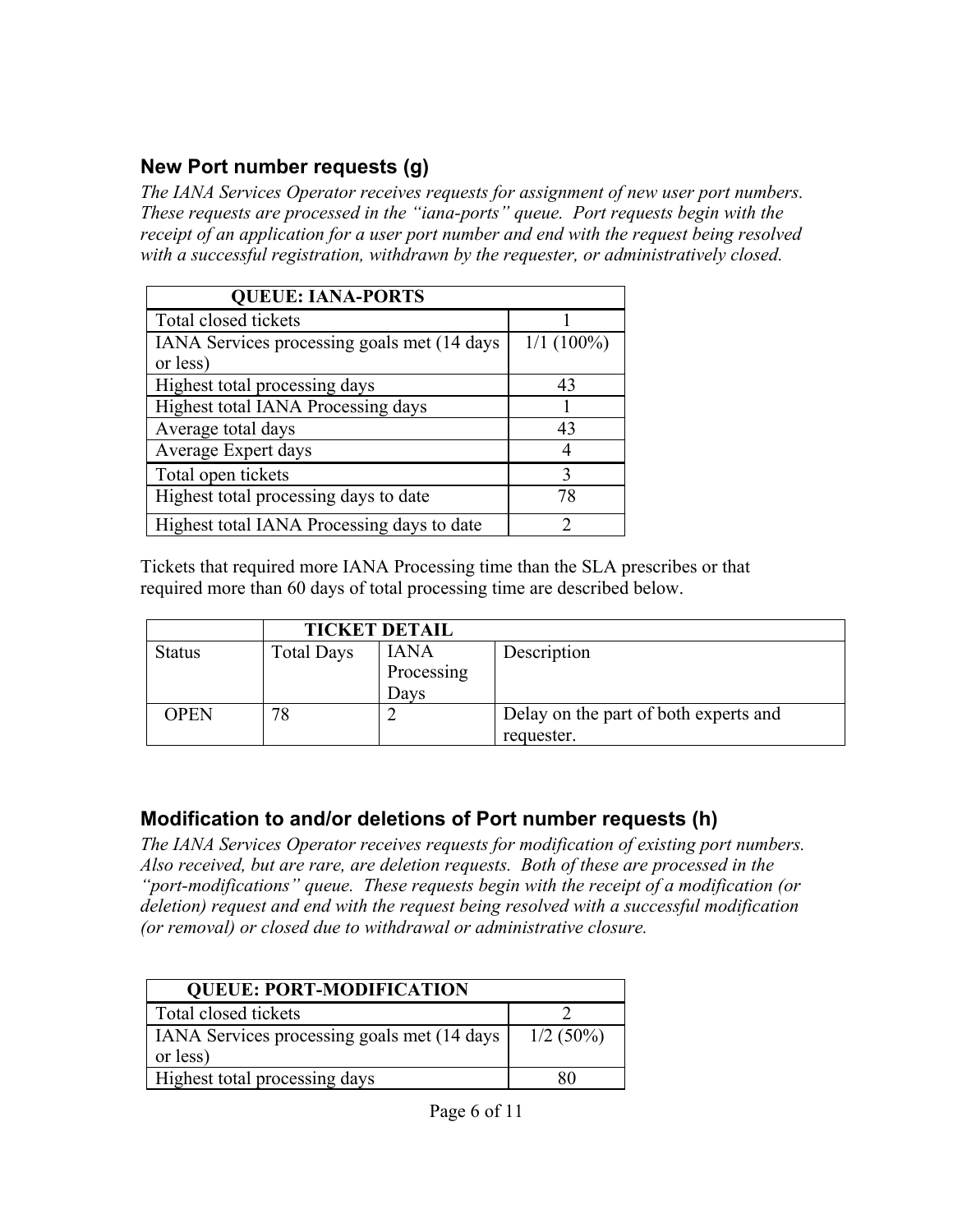| Highest total IANA Processing days         | 19  |
|--------------------------------------------|-----|
| Total open tickets                         |     |
| Highest total processing days to date      | h i |
| Highest total IANA Processing days to date |     |

Tickets that required more IANA Processing time than the SLA prescribes or that required more than 60 days of total processing time are described below.

|               |                   | <b>TICKET DETAIL</b> |                                         |
|---------------|-------------------|----------------------|-----------------------------------------|
| <b>Status</b> | <b>Total Days</b> | <b>IANA</b>          | Description                             |
|               |                   | Processing           |                                         |
|               |                   | Days                 |                                         |
| <b>CLOSED</b> | 80                | 19                   | Worked with Area Directors to determine |
|               |                   |                      | how to process this request.            |
| OPEN          | 63                |                      | Delay on requester's part.              |

#### **New Private Enterprise Number (PEN) requests (i)**

*All PEN (Private Enterprise Numbers) type requests are processed in an automated program that does not go through the IANA Services Operator's ticketing system. The tool includes new, modification and deletion requests. The tool does not yet produce statistics similar to what is available for the other protocol parameter queues.*

| <b>QUEUE: PEN</b>   |  |
|---------------------|--|
| Total PENs assigned |  |

#### **Modifications to and/or deletions of PEN requests (j)**

| <b>QUEUE: PEN-MODIFICATION</b> |  |
|--------------------------------|--|
| Total PENs modified            |  |
| <b>Total PENs deleted</b>      |  |

## **New TRIP ITAD Numbers (k)**

*The IANA Services Operator receives requests for assignment of new TRIP ITAD numbers. These requests are processed in the "iana-trip" queue. Requests begin with the receipt of an application for a TRIP ITAD number and end with the request being resolved with a successful registration, withdrawn by the requester, or administratively closed.*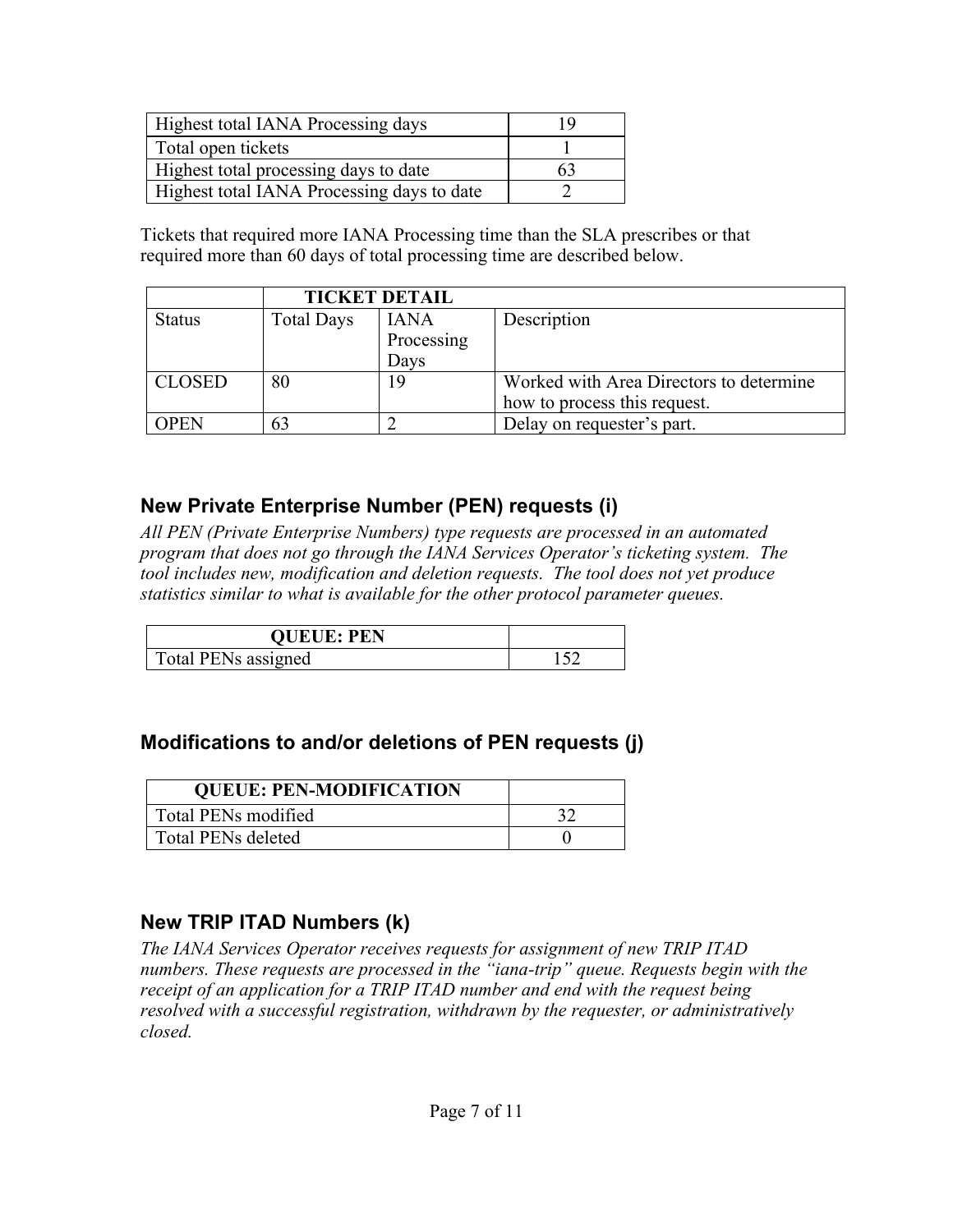| <b>QUEUE: IANA-TRIP</b>                                |     |
|--------------------------------------------------------|-----|
| Total closed tickets                                   |     |
| IANA Services processing goals met (7 days<br>or less) | n/a |
| Highest total processing days                          | n/a |
| Highest total IANA Processing days                     | n/a |
| Total open tickets                                     |     |
| Highest total processing days to date                  | n/a |
| Highest total IANA Processing days to date             | n/a |

Tickets that required more IANA Processing time than the SLA prescribes or that required more than 60 days of total processing time are described below.

|               | <b>TICKET DETAIL</b> |                                   |             |
|---------------|----------------------|-----------------------------------|-------------|
| <b>Status</b> | <b>Total Days</b>    | <b>IANA</b><br>Processing<br>Davs | Description |
| n/a           | n/a                  | n/a                               | n/a         |

#### **Requests relating to other IETF-created registries for which the request rate is more than five per month (l)**

*For those registries where there are more than 5 requests per month, the IANA Services Operator creates a separate queue for tracking those tickets.* 

| <b>QUEUE: MULTICAST</b>                     |     |  |  |
|---------------------------------------------|-----|--|--|
| Total closed tickets                        |     |  |  |
| IANA Services processing goals met (14 days | n/a |  |  |
| or less)                                    |     |  |  |
| Highest total processing days               | n/a |  |  |
| Highest total IANA Processing days          | n/a |  |  |
| Average Expert days                         | n/a |  |  |
| Total open tickets                          |     |  |  |
| Highest total processing days to date       | 13  |  |  |
| Highest total IANA Processing days to date  |     |  |  |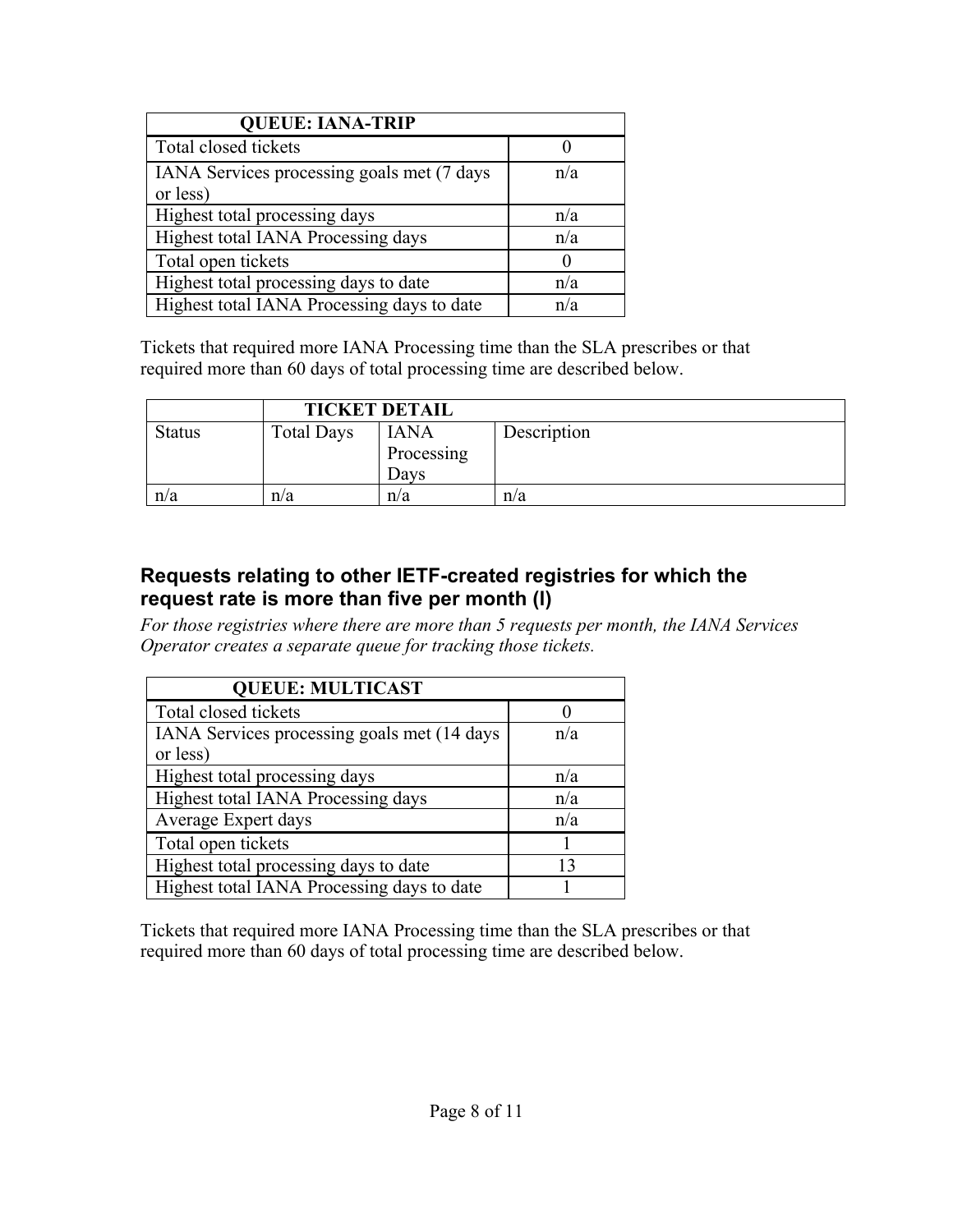|               | <b>TICKET DETAIL</b> |                                   |             |
|---------------|----------------------|-----------------------------------|-------------|
| <b>Status</b> | <b>Total Days</b>    | <b>IANA</b><br>Processing<br>Davs | Description |
| n/a           | n/a                  | n/a                               | n/a         |

*Note: The IANA-PROT-PARAM queue is for miscellaneous requests that are not processed in a separate queue due to the lack of volume for any one type of request. These requests can require the first-come first-served policy, expert review, IESG approval or another review method. In the SLA, processing goals are determined by the type of request. However, for this queue there is no separation of request type.*

| <b>QUEUE: IANA-PROT-PARAM</b>               |           |  |  |
|---------------------------------------------|-----------|--|--|
| Total closed tickets                        | 14        |  |  |
| IANA Services processing time goals met     | 14/14     |  |  |
| (see breakdown below)                       | $(100\%)$ |  |  |
| Highest total processing days               | 87        |  |  |
| Highest total IANA Processing days          | 3         |  |  |
| FCFS Completed within goal time (7 IANA     | 6/6       |  |  |
| Processing days or less)                    |           |  |  |
| Expert Review/Specification Required within | 5/5       |  |  |
| goal time (14 IANA Processing days or less) |           |  |  |
| Early Allocation completed within goal time | 2/2       |  |  |
| (14 IANA Processing days or less)           |           |  |  |
|                                             |           |  |  |
| IESG Approval completed within goal time    | n/a       |  |  |
| (14 IANA Processing days or less)           |           |  |  |
|                                             |           |  |  |
| Admin closed/Withdrawn                      | 1         |  |  |
|                                             |           |  |  |
|                                             |           |  |  |
| Total open tickets                          | 13        |  |  |
| Highest total processing days to date       | 309       |  |  |
| Highest total IANA Processing days to date  | 5         |  |  |

|               | <b>TICKET DETAIL</b> |             |                                      |
|---------------|----------------------|-------------|--------------------------------------|
| <b>Status</b> | <b>Total Days</b>    | <b>IANA</b> | Description                          |
|               |                      | Processing  |                                      |
|               |                      | Days        |                                      |
| <b>OPEN</b>   | 309                  |             | Delay on requester's part.           |
| <b>OPEN</b>   | 204                  |             | Waiting for IAB and expert advice on |
|               |                      |             | IDNA table publication.              |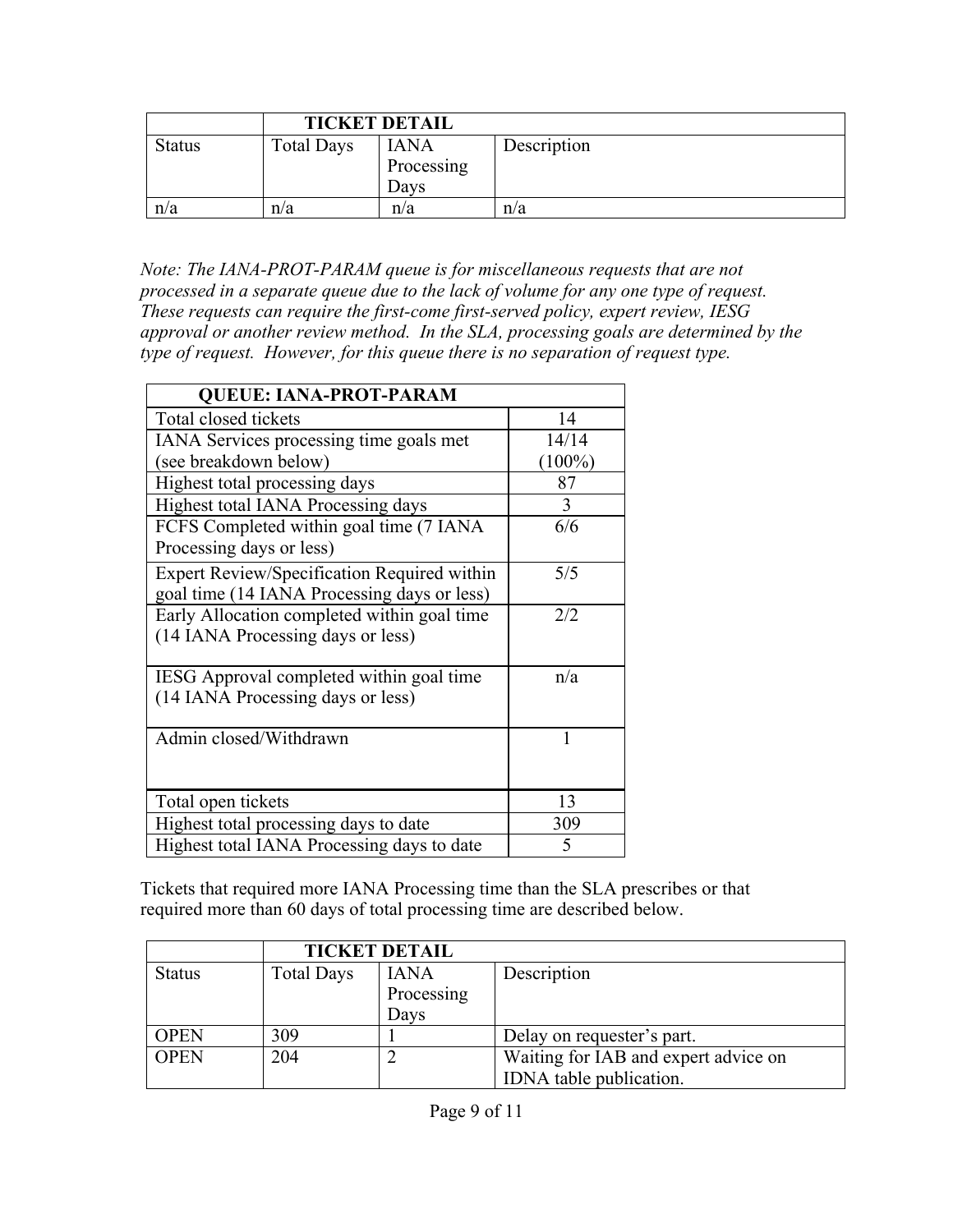| <b>OPEN</b>   | 124 |   | Waiting for expert designation.      |
|---------------|-----|---|--------------------------------------|
| <b>OPEN</b>   | 124 |   | Waiting for expert designation.      |
| <b>OPEN</b>   | 123 |   | Waiting for expert designation.      |
| <b>OPEN</b>   | 123 |   | Waiting for expert designation.      |
| <b>OPEN</b>   | 107 | ∠ | Delay on the part of both expert and |
|               |     |   | requester.                           |
| <b>CLOSED</b> | 87  |   | Delay on requester's part.           |

## **Deliverables**

In accordance with the SLA, the IANA Services Operator is reporting on the following deliverables due within twelve (12) months of implementation of the agreement for the reporting year 2018:

- 1) Provide publicly accessible, clear and accurate periodic statistics (continual)
- 2) Track and publicly report on a monthly basis (monthly report continual)
- 3) Single points of failure documentation to the IESG (continual)

#### *Provide publicly accessible, clear and accurate periodic statistics*

See "Statistics" section of this report and also http://www.iana.org/reporting-andstats/index.html.

## *Track and publicly report on a monthly basis (monthly report)*

The SLA describes three items that the IANA Services Operator will provide monthly reports for. These items are outlined below along with a description of actions taken for each.

a. Resource allocation statistics as described in SLA item 2 of the Reports section

In item 2 in the Reports section of the SLA, there is a detailed list of statistics to be produced for the monthly report. The agreed upon partial statistics are found in the "Statistics" section of this report.

b. The utilization of all identified finite resources defined within Protocol Parameter registries

The IANA Services Operator is undertaking a project to review all registries to identify those that are finite and additionally those that are in danger of being exhausted. As of